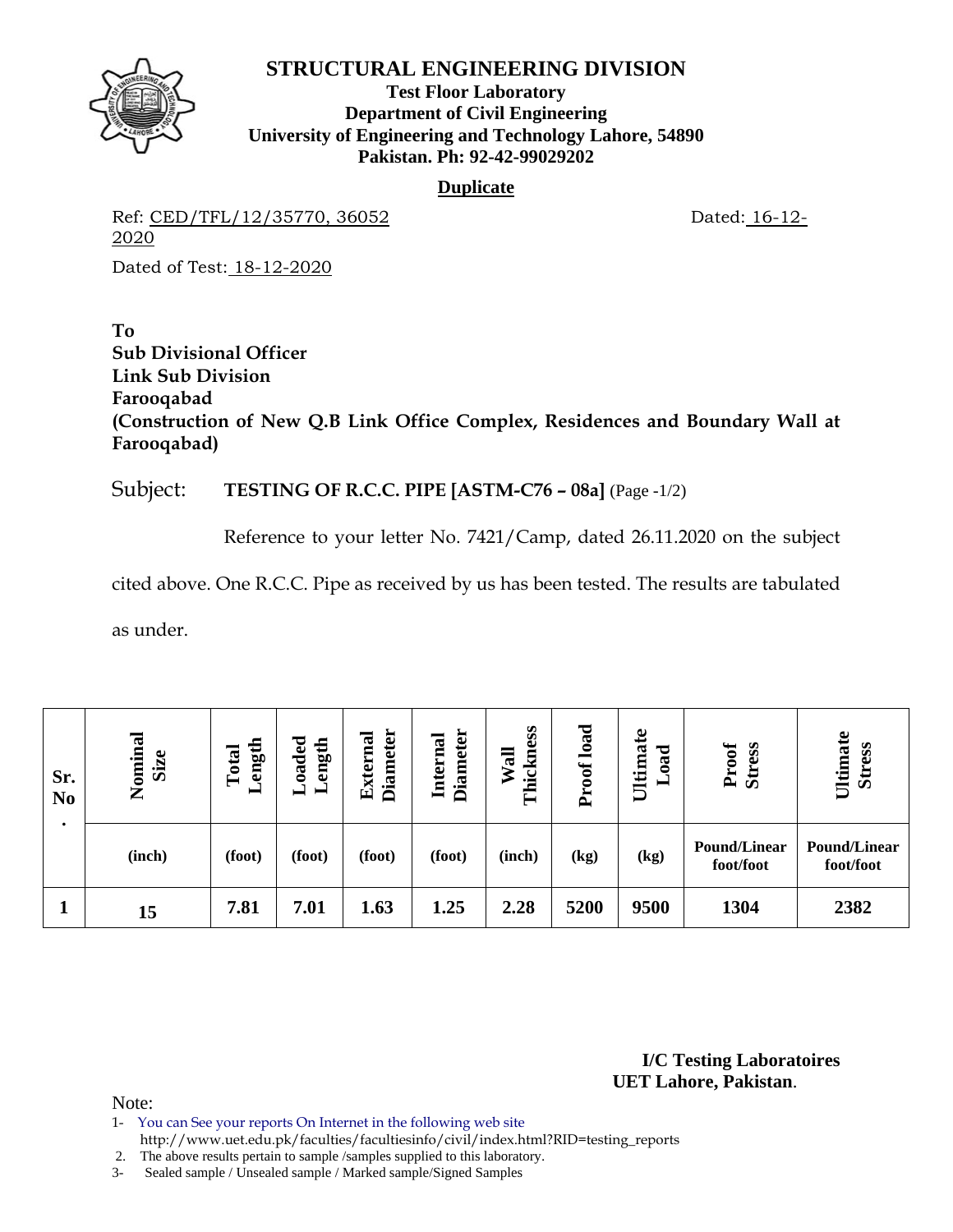

### **Test Floor Laboratory Department of Civil Engineering University of Engineering and Technology Lahore, 54890 Pakistan. Ph: 92-42-99029202 Duplicate**

Ref: CED/TFL/12/35770, 36052 Dated: 16-12-2020 Dated of Test: 18-12-2020

**To Sub Divisional Officer Link Sub Division Farooqabad (Construction of New Q.B Link Office Complex, Residences and Boundary Wall at Farooqabad)** 

### Subject: **TESTING OF R.C.C. PIPE [ASTM-C76 – 08a]** (Page -2/2)

Reference to your letter No. 7421/Camp, dated 26.11.2020 on the subject

cited above. One R.C.C. Pipe as received by us has been tested. The results are tabulated

as under.

| Sr.<br>N <sub>0</sub> | Nominal<br>Size | ength<br>Total<br>$\blacksquare$ | $\rm Load$ ed<br>ength | <b>Diameter</b><br><b>External</b> | <b>Diameter</b><br>Internal | Thickness<br>Wall | load<br>oof<br>Ě | Ultimate<br>ా<br>$\tilde{a}$ | Proof<br><b>Stress</b>           | Ultimate<br><b>Stress</b> |
|-----------------------|-----------------|----------------------------------|------------------------|------------------------------------|-----------------------------|-------------------|------------------|------------------------------|----------------------------------|---------------------------|
|                       | (inch)          | (foot)                           | (foot)                 | (foot)                             | (foot)                      | (inch)            | (kg)             | (kg)                         | <b>Pound/Linear</b><br>foot/foot | Pound/Linear<br>foot/foot |
|                       | 12              | 7.79                             | 7.29                   | 1.35                               | 1.00                        | 2.06              | 7200             | 10300                        | 2172                             | 3107                      |

**I/C Testing Laboratoires UET Lahore, Pakistan**.

Note:

1- You can See your reports On Internet in the following web site

http://www.uet.edu.pk/faculties/facultiesinfo/civil/index.html?RID=testing\_reports

2. The above results pertain to sample /samples supplied to this laboratory.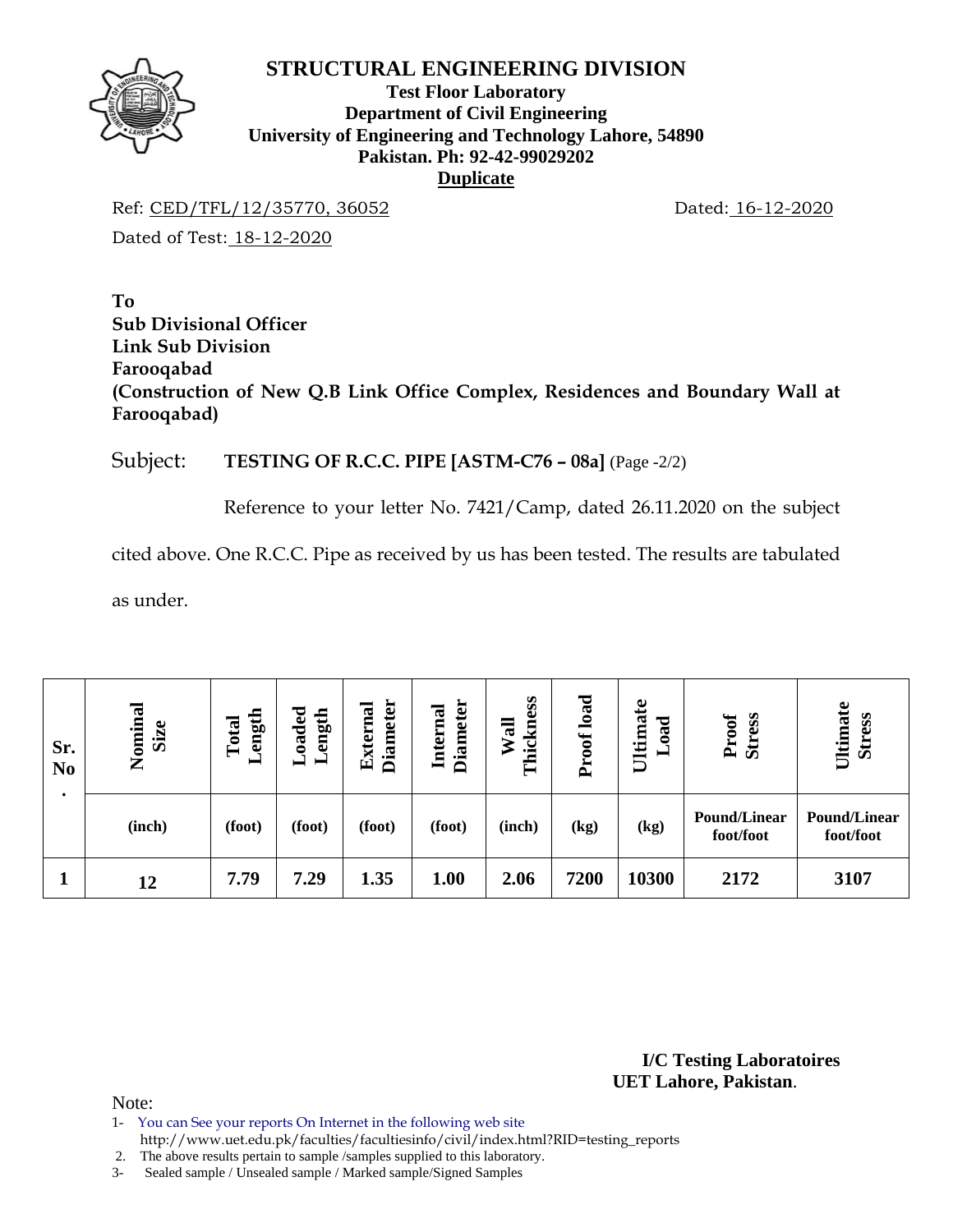

### **Test Floor Laboratory Department of Civil Engineering University of Engineering and Technology Lahore, 54890 Pakistan. Ph: 92-42-99029202**

To, M/S Defence Housing Authority. Lahore Cantt (External Elec Work, (U/G), Pkg-E-2/ E-4 Prism Ph-IX) (M/s NLC)

| Reference # CED/TFL 36037 (Dr. Qasim Khan)                | Dated: 04-02-2021 |
|-----------------------------------------------------------|-------------------|
| Reference of the request letter $\# 408/241/E/Lab/02/217$ | Dated: 04-01-2021 |

# **Tension Test Report** (Page -1/1)

Gauge length 8 inches

Date of Test 08-02-2021 Description Deformed Steel Bar Tensile and Bend Test as per ASTM-A615

| Sr. No.          | Weight                                        | Diameter/<br>size |                  | <b>Area</b><br>$(in^2)$ | <b>Yield load</b> | <b>Breaking</b><br>Load |                  | <b>Yield Stress</b><br>(psi) |               | <b>Ultimate Stress</b><br>(psi)                                 | Elongation     | % Elongation   | Remarks        |              |
|------------------|-----------------------------------------------|-------------------|------------------|-------------------------|-------------------|-------------------------|------------------|------------------------------|---------------|-----------------------------------------------------------------|----------------|----------------|----------------|--------------|
|                  | $\frac{2}{10}$                                | Nominal<br>$(\#)$ | Actual<br>(inch) | Nominal                 | <b>Actual</b>     | (kg)                    | (kg)             | Nominal                      | <b>Actual</b> | Nominal                                                         | <b>Actual</b>  | (inch)         |                |              |
| 1                | 0.381                                         | $\mathbf{3}$      | 0.377            | 0.11                    | 0.112             | 3700                    | 5400             | 74200                        | 72890         | 108200                                                          | 106400         | 0.90           | 11.3           |              |
| $\boldsymbol{2}$ | 0.373                                         | $\mathbf{3}$      | 0.373            | 0.11                    | 0.110             | 3700                    | 5300             | 74200                        | 74470         | 106200                                                          | 106700         | 1.00           | 12.5           | <b>Steel</b> |
|                  |                                               | ۰                 | $\blacksquare$   | ۰                       | $\blacksquare$    |                         |                  |                              | ٠             | $\blacksquare$                                                  | $\blacksquare$ | ۰              |                | E            |
|                  | ۰                                             | ۰                 |                  | ٠                       | ٠                 |                         |                  |                              | ۰             | ٠                                                               | $\blacksquare$ | $\blacksquare$ |                |              |
|                  | ۰                                             | ۰                 | ۰                | $\blacksquare$          | $\blacksquare$    |                         |                  |                              |               | ٠                                                               | $\blacksquare$ | ۰              | $\blacksquare$ |              |
|                  |                                               | ۰                 | $\blacksquare$   | ۰                       | $\blacksquare$    |                         |                  |                              | ۰             |                                                                 | $\blacksquare$ | $\blacksquare$ |                |              |
|                  |                                               |                   |                  |                         |                   |                         |                  |                              |               | Note: only two samples for tensile and one sample for bend test |                |                |                |              |
|                  |                                               |                   |                  |                         |                   |                         |                  |                              |               |                                                                 |                |                |                |              |
|                  |                                               |                   |                  |                         |                   |                         | <b>Bend Test</b> |                              |               |                                                                 |                |                |                |              |
|                  | #3 Bar Bend Test Through 180° is Satisfactory |                   |                  |                         |                   |                         |                  |                              |               |                                                                 |                |                |                |              |
|                  |                                               |                   |                  |                         |                   |                         |                  |                              |               |                                                                 |                |                |                |              |
|                  |                                               |                   |                  |                         |                   |                         |                  |                              |               |                                                                 |                |                |                |              |

**I/C Testing Laboratoires UET Lahore, Pakistan**.

Note:

1- You can See your reports On Internet in the following web site http://www.uet.edu.pk/faculties/facultiesinfo/civil/index.html?RID=testing\_reports

2. The above results pertain to sample /samples supplied to this laboratory.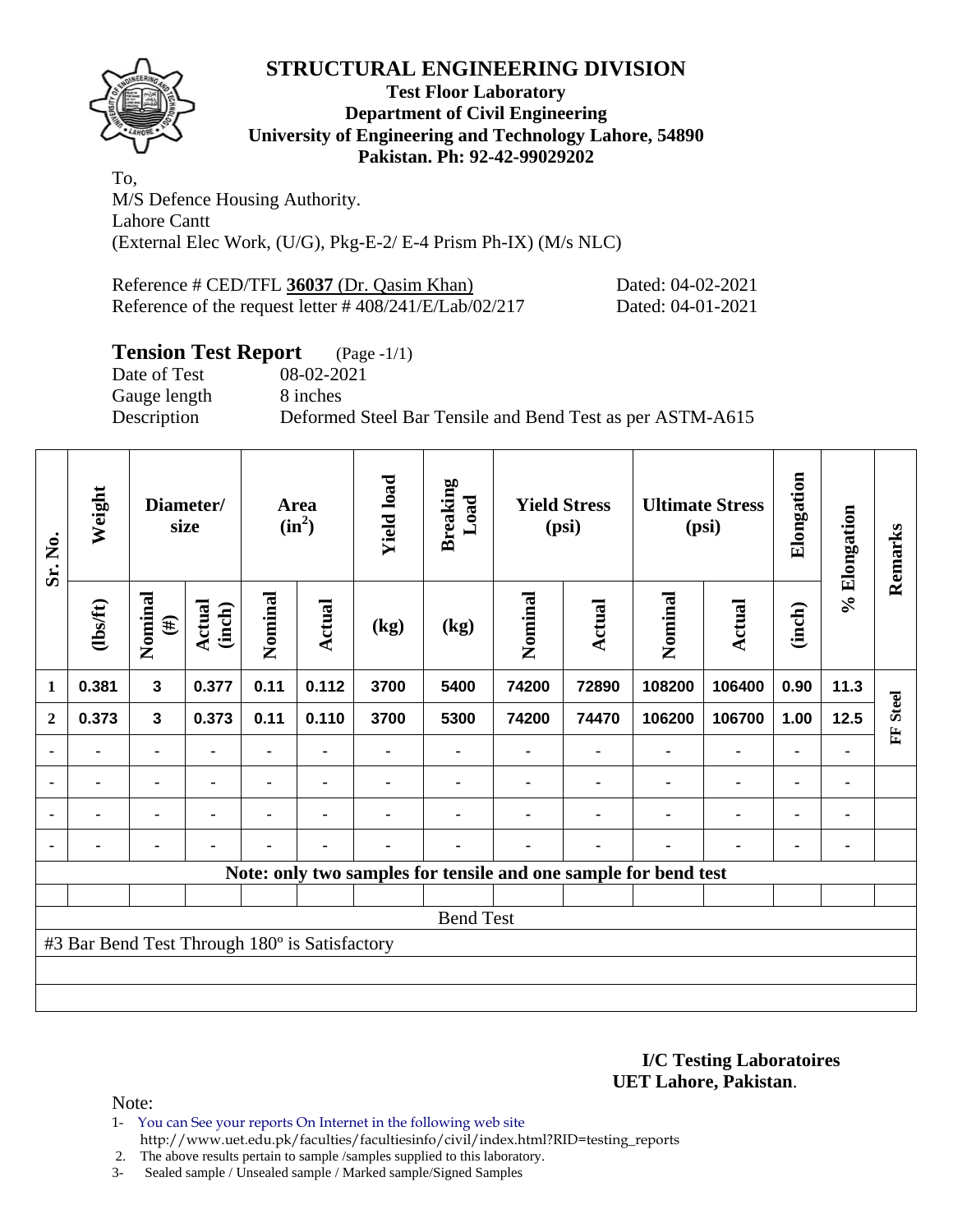

### **Test Floor Laboratory Department of Civil Engineering University of Engineering and Technology Lahore, 54890 Pakistan. Ph: 92-42-99029202**

To, M/S Defence Housing Authority. Lahore Cantt (External Electrification Works (U/G) of Pkg-E-2 & E-4 Prism DHA Ph-IX) (M/s NLC)

| Reference # CED/TFL 36038 (Dr. Qasim Khan)                 | Dated: 04-02-2021 |
|------------------------------------------------------------|-------------------|
| Reference of the request letter #408/241/E/Estb/Lab/07/236 | Dated: 07-01-2021 |

# **Tension Test Report** (Page -1/1)

Gauge length 8 inches

Date of Test 08-02-2021 Description Deformed Steel Bar Tensile and Bend Test as per ASTM-A615

| Sr. No.          | Weight                                        | Diameter/<br>size |                  |                | Area<br>$(in^2)$ | <b>Yield load</b> | <b>Breaking</b><br>Load |                | <b>Yield Stress</b><br>(psi) |                                                                 | <b>Ultimate Stress</b><br>(psi) | Elongation     | % Elongation   | Remarks                |
|------------------|-----------------------------------------------|-------------------|------------------|----------------|------------------|-------------------|-------------------------|----------------|------------------------------|-----------------------------------------------------------------|---------------------------------|----------------|----------------|------------------------|
|                  | (1bsft)                                       | Nominal<br>$(\#)$ | Actual<br>(inch) | Nominal        | Actual           | (kg)              | (kg)                    | Nominal        | Actual                       | Nominal                                                         | Actual                          | (inch)         |                |                        |
| $\mathbf{1}$     | 0.382                                         | 3                 | 0.378            | 0.11           | 0.112            | 4200              | 5200                    | 84200          | 82520                        | 104200                                                          | 102200                          | 0.80           | 10.0           |                        |
| $\boldsymbol{2}$ | 0.380                                         | 3                 | 0.377            | 0.11           | 0.112            | 4300              | 5200                    | 86200          | 84900                        | 104200                                                          | 102700                          | 0.75           | 9.4            | Mughal<br><b>Steel</b> |
| ٠                |                                               |                   |                  |                |                  |                   |                         |                |                              |                                                                 | $\blacksquare$                  | $\blacksquare$ |                |                        |
| $\blacksquare$   | $\blacksquare$                                | $\blacksquare$    | $\blacksquare$   | $\blacksquare$ | $\blacksquare$   |                   |                         |                | $\blacksquare$               | $\blacksquare$                                                  | $\blacksquare$                  | $\blacksquare$ | $\blacksquare$ |                        |
|                  | $\blacksquare$                                | $\blacksquare$    | ٠                | $\blacksquare$ | $\blacksquare$   |                   |                         |                |                              |                                                                 | $\blacksquare$                  | $\blacksquare$ | ۰              |                        |
| $\blacksquare$   | ۰                                             |                   | ٠                | -              | $\blacksquare$   | ۰                 |                         | $\blacksquare$ | ۰                            |                                                                 | ٠                               | $\blacksquare$ | ۰              |                        |
|                  |                                               |                   |                  |                |                  |                   |                         |                |                              | Note: only two samples for tensile and one sample for bend test |                                 |                |                |                        |
|                  |                                               |                   |                  |                |                  |                   |                         |                |                              |                                                                 |                                 |                |                |                        |
|                  |                                               |                   |                  |                |                  |                   | <b>Bend Test</b>        |                |                              |                                                                 |                                 |                |                |                        |
|                  | #3 Bar Bend Test Through 180° is Satisfactory |                   |                  |                |                  |                   |                         |                |                              |                                                                 |                                 |                |                |                        |
|                  |                                               |                   |                  |                |                  |                   |                         |                |                              |                                                                 |                                 |                |                |                        |
|                  |                                               |                   |                  |                |                  |                   |                         |                |                              |                                                                 |                                 |                |                |                        |

**I/C Testing Laboratoires UET Lahore, Pakistan**.

Note:

1- You can See your reports On Internet in the following web site http://www.uet.edu.pk/faculties/facultiesinfo/civil/index.html?RID=testing\_reports

2. The above results pertain to sample /samples supplied to this laboratory.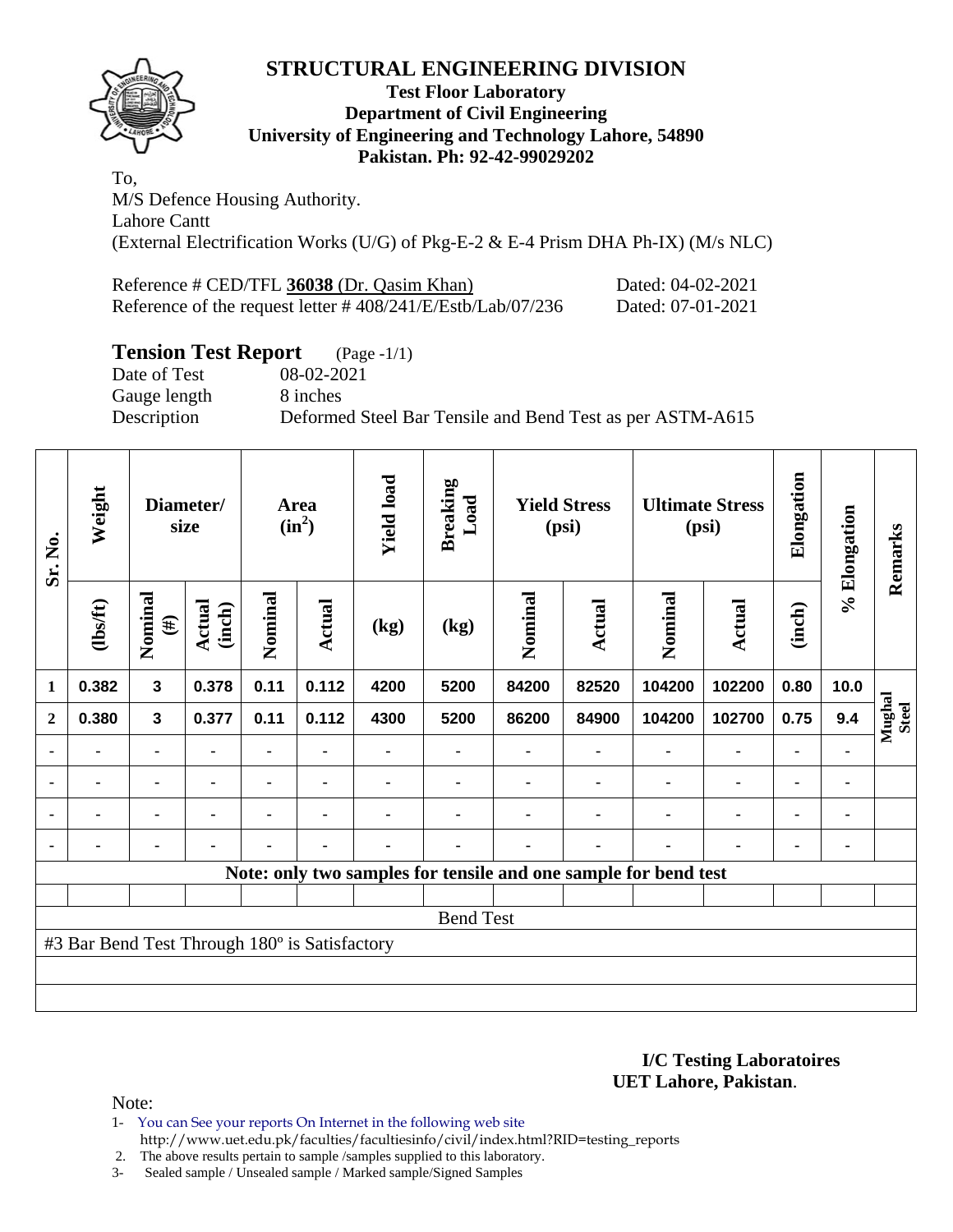

**Test Floor Laboratory Department of Civil Engineering University of Engineering and Technology Lahore, 54890 Pakistan. Ph: 92-42-99029202** 

To, Material Engineer ACE (Pvt) Ltd. HBRP – Haripur

Reference # CED/TFL 36042 (Dr. Qasim Khan) Dated: 04-02-2021 Reference of the request letter # RE/ACE/HBRP/81 Dated: 19-11-2020

### **Tension Test Report** (Page -1/2)

Date of Test 08-02-2021 Gauge length 640 mm

Description Steel Strand Tensile Test as per ASTM A-416-94a

| Sr. No.      | <b>Nominal</b><br><b>Diameter</b> | <b>Nominal</b><br>Weight | <b>Measured</b><br>weight | <b>Yield strength</b><br>clause $(6.3)$ |                                 | <b>Breaking</b><br>clause $(6.2)$ | strength | Modulus of<br>Elasticity<br>Young's<br>$\mathbf{G}$ . | % Elongation | Remarks / Coil No. |
|--------------|-----------------------------------|--------------------------|---------------------------|-----------------------------------------|---------------------------------|-----------------------------------|----------|-------------------------------------------------------|--------------|--------------------|
|              | (mm)                              | (kg/km)                  | (kg/km)                   | (kg)                                    | (kN)                            | (kg)                              | (kN)     | GPa                                                   |              |                    |
| $\mathbf{1}$ | 12.70<br>(1/2")                   | 775.0                    | 783.0                     | 17900                                   | 175.60                          | 19900                             | 195.22   | 198                                                   | >3.50        | XX                 |
|              |                                   |                          |                           |                                         |                                 |                                   |          |                                                       |              |                    |
| ۰            | $\blacksquare$                    | $\blacksquare$           | $\blacksquare$            | $\blacksquare$                          |                                 |                                   |          |                                                       |              |                    |
| ٠            |                                   |                          |                           | $\blacksquare$                          |                                 |                                   |          |                                                       |              |                    |
|              |                                   |                          |                           |                                         |                                 |                                   |          |                                                       |              |                    |
|              |                                   |                          |                           |                                         |                                 |                                   |          |                                                       |              |                    |
|              |                                   |                          |                           |                                         | <b>Only one sample for Test</b> |                                   |          |                                                       |              |                    |

Note:

1. Modulus of Elasticity is based on nominal steel area of the steel strand vide clause 13.3 of ASTM – A416a

2. Load versus percentage strain graphs are attached

**I/C Testing Laboratoires UET Lahore, Pakistan**.

Note:

1- You can See your reports On Internet in the following web site http://www.uet.edu.pk/faculties/facultiesinfo/civil/index.html?RID=testing\_reports

2. The above results pertain to sample /samples supplied to this laboratory.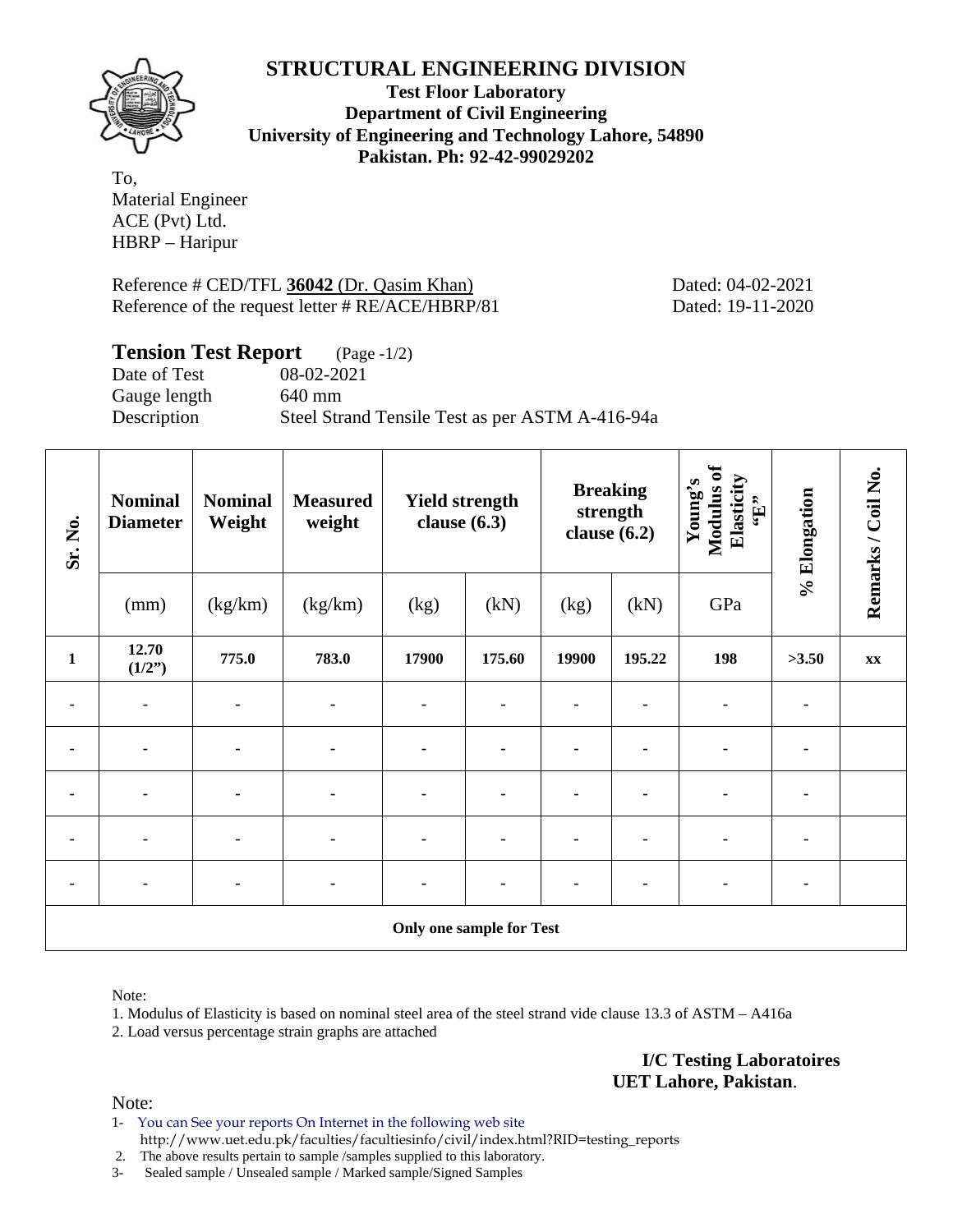

**Test Floor Laboratory Department of Civil Engineering University of Engineering and Technology Lahore, 54890 Pakistan. Ph: 92-42-99029202** 

To, Material Engineer ACE (Pvt) Ltd. HBRP – Haripur

Reference # CED/TFL 36042 (Dr. Qasim Khan) Dated: 04-02-2021 Reference of the request letter # RE/ACE/HBRP/81 Dated: 19-11-2020

**Graph** (Page – 2/2)



**I/C Testing Laboratoires UET Lahore, Pakistan**.

- 1- You can See your reports On Internet in the following web site http://www.uet.edu.pk/faculties/facultiesinfo/civil/index.html?RID=testing\_reports
- 2. The above results pertain to sample /samples supplied to this laboratory.
- 3- Sealed sample / Unsealed sample / Marked sample/Signed Samples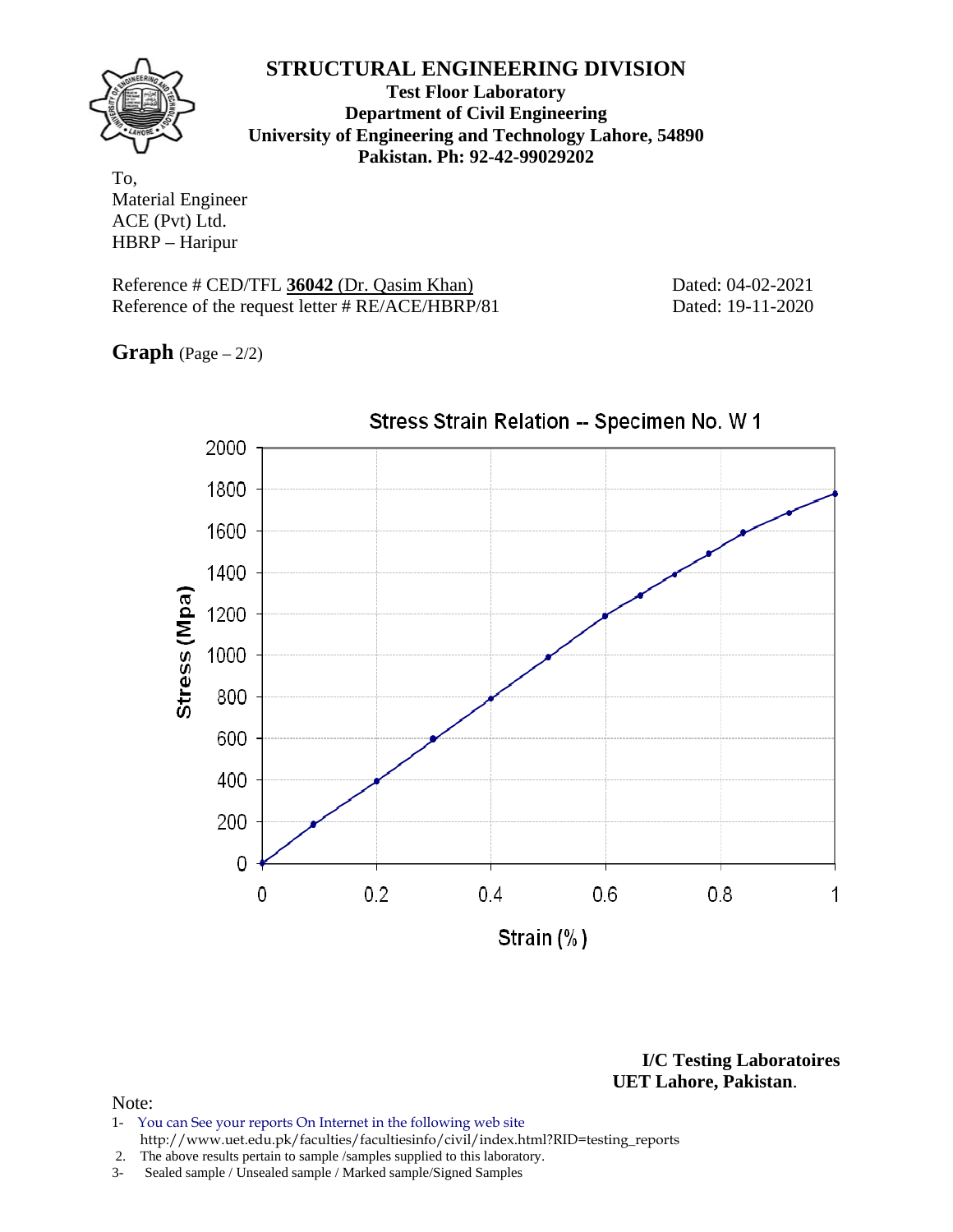

### **Test Floor Laboratory Department of Civil Engineering University of Engineering and Technology Lahore, 54890 Pakistan. Ph: 92-42-99029202**

To, Resident Engineer NESPAK Punjab Intermediate Cities Improvement Investment Program (PICIIP), Consultancy Services for Enginbeering, Procurement and Construction Management Rehabilitation / Improvement of Water Supply System Sahiwal - LOT 1

Reference # CED/TFL 36044 (Dr. Qasim Khan) Dated: 04-02-2021 Reference of the request letter # 3976/11/MT/Lot-1/24 Dated: 02-02-2021

# **Tension Test Report** (Page -1/1)

Date of Test 08-02-2021

Gauge length 8 inches

Description Deformed Steel Bar Tensile and Bend Test as per ASTM A615

| Sr. No.      | Weight                                         |                   | Diameter/<br><b>Size</b> |         | Area<br>$(in^2)$ | <b>Yield load</b> | <b>Breaking</b><br>Load                                         |         | <b>Yield Stress</b><br>(psi) |         | <b>Ultimate Stress</b><br>(psi) | Elongation     | % Elongation | Remarks      |
|--------------|------------------------------------------------|-------------------|--------------------------|---------|------------------|-------------------|-----------------------------------------------------------------|---------|------------------------------|---------|---------------------------------|----------------|--------------|--------------|
|              | (1bsft)                                        | Nominal<br>$(\#)$ | <b>Actual</b><br>(inch)  | Nominal | Actual           | (kg)              | (kg)                                                            | Nominal | Actual                       | Nominal | Actual                          | (inch)         |              |              |
| $\mathbf 1$  | 4.288                                          | 10                | 1.267                    | 1.27    | 1.260            | 43800             | 52400                                                           | 76100   | 76590                        | 91000   | 91700                           | 1.50           | 18.8         |              |
| $\mathbf{2}$ | 4.233                                          | 10                | 1.259                    | 1.27    | 1.244            | 44000             | 52600                                                           | 76400   | 77950                        | 91300   | 93200                           | 1.60           | 20.0         | Mughal Steel |
|              |                                                | $\blacksquare$    |                          | ۰       |                  |                   |                                                                 |         |                              |         | $\blacksquare$                  | ٠              |              |              |
|              |                                                | ۰                 |                          | ۰       | $\blacksquare$   |                   |                                                                 |         |                              |         | $\blacksquare$                  | ۰              |              |              |
|              |                                                | ٠                 |                          | ۰       |                  |                   |                                                                 |         |                              |         | $\blacksquare$                  | ٠              |              |              |
|              |                                                |                   |                          |         |                  |                   |                                                                 |         |                              |         |                                 | $\blacksquare$ |              |              |
|              |                                                |                   |                          |         |                  |                   | Note: only two samples for tensile and one sample for bend test |         |                              |         |                                 |                |              |              |
|              |                                                |                   |                          |         |                  |                   |                                                                 |         |                              |         |                                 |                |              |              |
|              |                                                |                   |                          |         |                  |                   | <b>Bend Test</b>                                                |         |                              |         |                                 |                |              |              |
|              | #10 Bar Bend Test Through 180° is Satisfactory |                   |                          |         |                  |                   |                                                                 |         |                              |         |                                 |                |              |              |
|              |                                                |                   |                          |         |                  |                   |                                                                 |         |                              |         |                                 |                |              |              |
|              |                                                |                   |                          |         |                  |                   |                                                                 |         |                              |         |                                 |                |              |              |

### **I/C Testing Laboratoires UET Lahore, Pakistan**.

- 1- You can See your reports On Internet in the following web site http://www.uet.edu.pk/faculties/facultiesinfo/civil/index.html?RID=testing\_reports
- 2. The above results pertain to sample /samples supplied to this laboratory.
- 3- Sealed sample / Unsealed sample / Marked sample/Signed Samples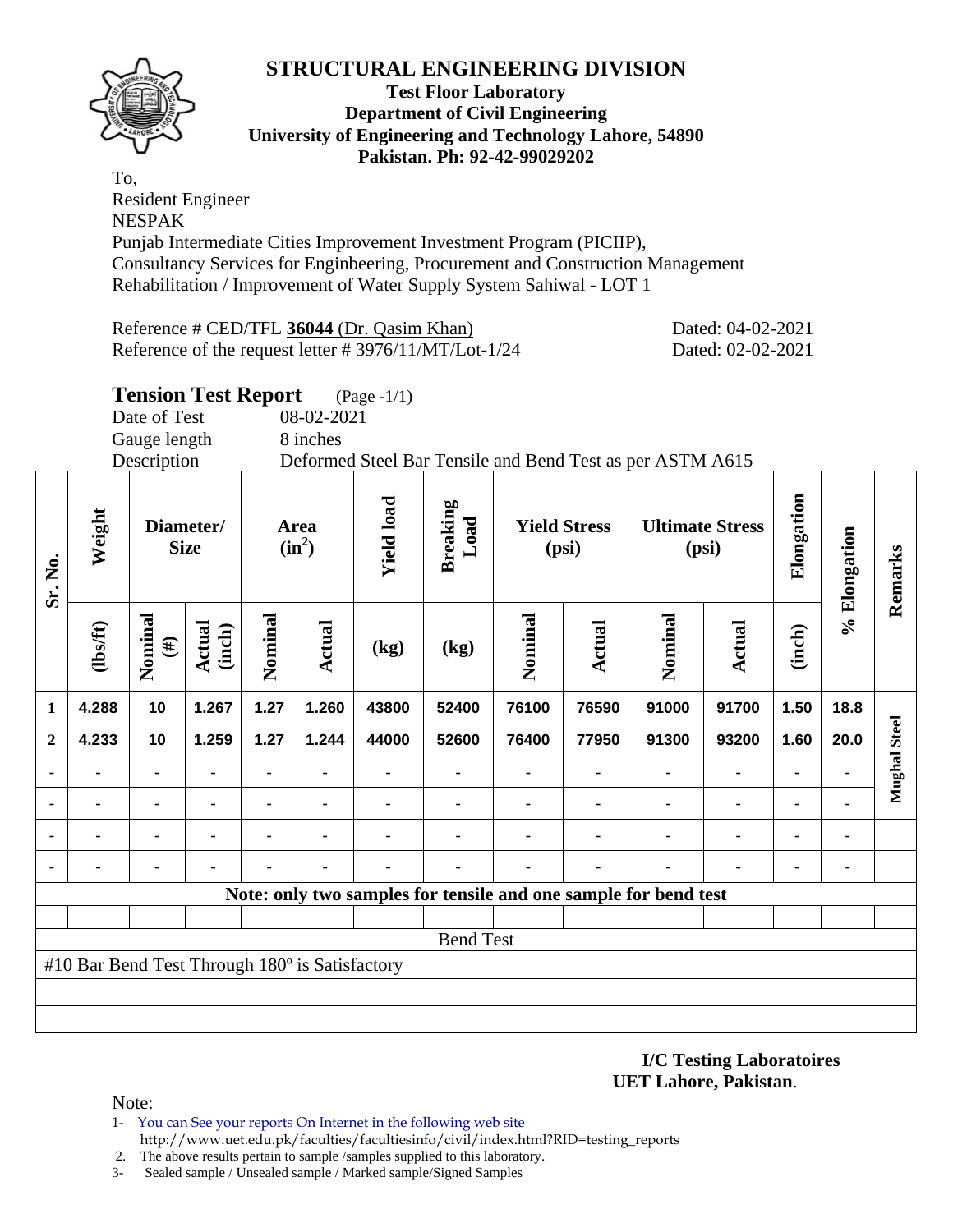

### **Test Floor Laboratory Department of Civil Engineering University of Engineering and Technology Lahore, 54890 Pakistan. Ph: 92-42-99029202**

To, Project Manager Liberty Builders Construction of Zee Avenue-Ramada Hotel & Suites 17-A Cooper Road, Lahore

| Reference # CED/TFL 36046 (Dr. Qasim Khan)          |  |
|-----------------------------------------------------|--|
| Reference of the request letter # ST/UET/20210208-A |  |

Dated: 08-02-2021 Dated: 08-02-2021

# **Tension Test Report** (Page -1/1)

Gauge length 8 inches

Date of Test 08-02-2021 Description Deformed Steel Bar Tensile and Bend Test as per ASTM-A615

| Sr. No.      | Weight                                        |                   | Diameter/<br><b>Size</b> |                | Area<br>$(in^2)$ | <b>Yield load</b> | <b>Breaking</b><br>Load |         | <b>Yield Stress</b><br>(psi)                                      |                | <b>Ultimate Stress</b><br>(psi) | Elongation     | % Elongation   | Remarks            |
|--------------|-----------------------------------------------|-------------------|--------------------------|----------------|------------------|-------------------|-------------------------|---------|-------------------------------------------------------------------|----------------|---------------------------------|----------------|----------------|--------------------|
|              | (1bsft)                                       | Nominal<br>$(\#)$ | <b>Actual</b><br>(inch)  | Nominal        | <b>Actual</b>    | (kg)              | (kg)                    | Nominal | Actual                                                            | Nominal        | <b>Actual</b>                   | (inch)         |                |                    |
| 1            | 0.370                                         | 3                 | 0.372                    | 0.11           | 0.109            | 3300              | 4900                    | 66200   | 66940                                                             | 98200          | 99400                           | 1.10           | 13.8           |                    |
| $\mathbf{2}$ | 0.370                                         | 3                 | 0.372                    | 0.11           | 0.109            | 3100              | 4800                    | 62200   | 62790                                                             | 96200          | 97300                           | 1.10           | 13.8           | Premium<br>Batalka |
| 3            | 0.363                                         | 3                 | 0.368                    | 0.11           | 0.107            | 3100              | 4700                    | 62200   | 64080                                                             | 94200          | 97200                           | 1.30           | 16.3           |                    |
|              |                                               |                   |                          |                |                  |                   |                         |         |                                                                   |                |                                 |                |                |                    |
|              |                                               |                   | $\blacksquare$           | $\blacksquare$ | $\blacksquare$   |                   |                         |         |                                                                   | $\blacksquare$ | $\blacksquare$                  | $\blacksquare$ |                |                    |
|              |                                               | $\blacksquare$    |                          | $\blacksquare$ | $\blacksquare$   |                   |                         |         | $\blacksquare$                                                    | $\blacksquare$ | ٠                               | $\blacksquare$ | $\blacksquare$ |                    |
|              |                                               |                   |                          |                |                  |                   |                         |         | Note: only three samples for tensile and one sample for bend test |                |                                 |                |                |                    |
|              |                                               |                   |                          |                |                  |                   |                         |         |                                                                   |                |                                 |                |                |                    |
|              |                                               |                   |                          |                |                  |                   | <b>Bend Test</b>        |         |                                                                   |                |                                 |                |                |                    |
|              | #3 Bar Bend Test Through 180° is Satisfactory |                   |                          |                |                  |                   |                         |         |                                                                   |                |                                 |                |                |                    |
|              |                                               |                   |                          |                |                  |                   |                         |         |                                                                   |                |                                 |                |                |                    |
|              |                                               |                   |                          |                |                  |                   |                         |         |                                                                   |                |                                 |                |                |                    |

**I/C Testing Laboratoires UET Lahore, Pakistan**.

Note:

1- You can See your reports On Internet in the following web site http://www.uet.edu.pk/faculties/facultiesinfo/civil/index.html?RID=testing\_reports

2. The above results pertain to sample /samples supplied to this laboratory.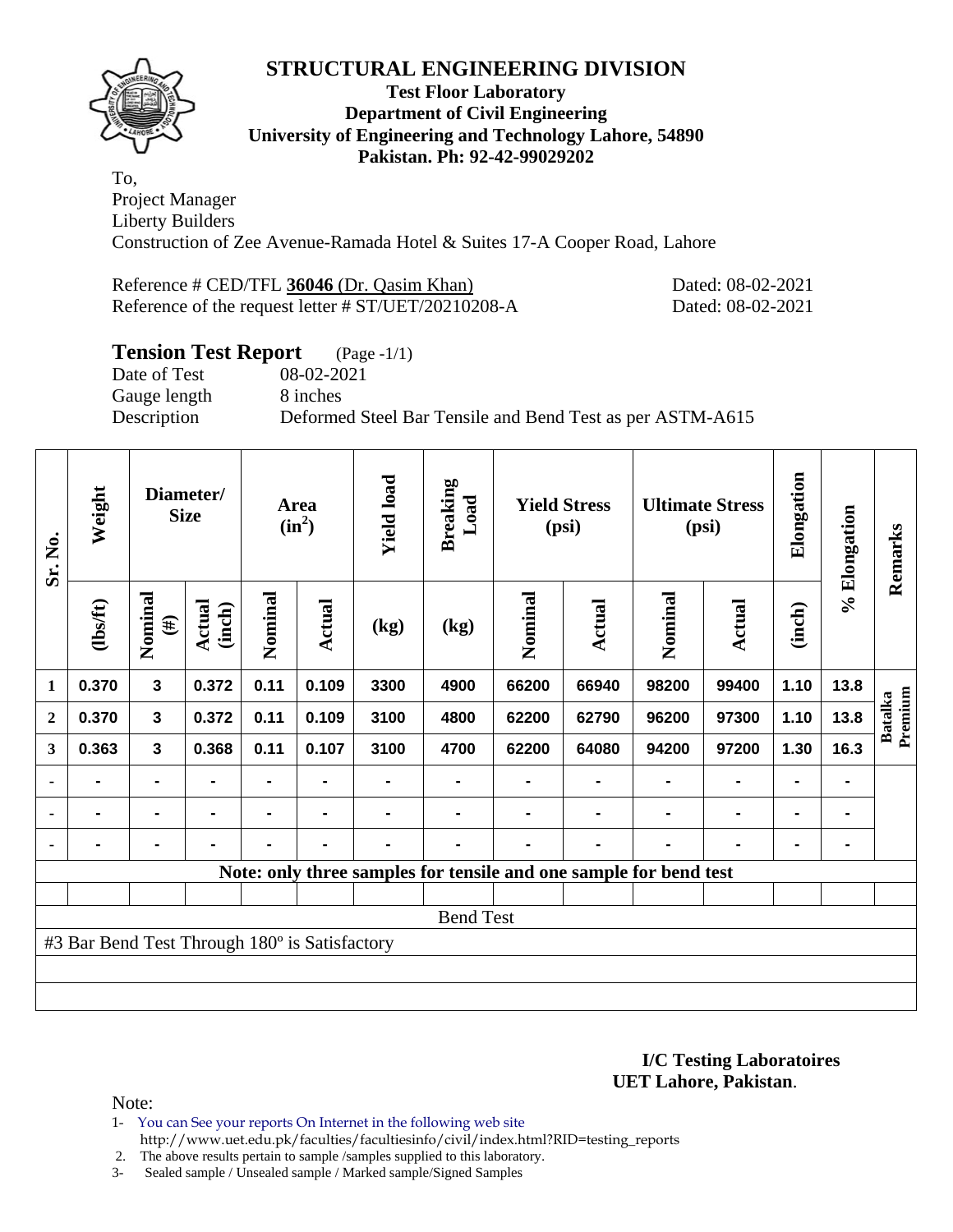

### **Test Floor Laboratory Department of Civil Engineering University of Engineering and Technology Lahore, 54890 Pakistan. Ph: 92-42-99029202**

To, Resident Engineer Orbit Housing The Springs, Apartment Lahore

Reference # CED/TFL **36047** (Dr. Qasim Khan) Dated: 08-02-2021 Reference of the request letter # Nil Dated: 08-02-2021

# **Tension Test Report** (Page -1/1)<br>Date of Test 08-02-2021 Date of Test Gauge length 8 inches Description Deformed Steel Bar Tensile and Bend Test as per ASTM-A615

| Sr. No.                  | Weight                                        |                         | Diameter/<br>size       |         | Area<br>$(in^2)$ | <b>Yield load</b> | <b>Breaking</b><br>Load |         | <b>Yield Stress</b><br>(psi) |                                                                 | <b>Ultimate Stress</b><br>(psi) | Elongation     | % Elongation | Remarks |
|--------------------------|-----------------------------------------------|-------------------------|-------------------------|---------|------------------|-------------------|-------------------------|---------|------------------------------|-----------------------------------------------------------------|---------------------------------|----------------|--------------|---------|
|                          | (1bsft)                                       | Nominal<br>$(\#)$       | <b>Actual</b><br>(inch) | Nominal | Actual           | (kg)              | (kg)                    | Nominal | Actual                       | Nominal                                                         | Actual                          | (inch)         |              |         |
| $\mathbf{1}$             | 0.379                                         | $\overline{\mathbf{3}}$ | 0.376                   | 0.11    | 0.111            | 4200              | 5300                    | 84200   | 83190                        | 106200                                                          | 105000                          | 0.90           | 11.3         |         |
| $\mathbf{2}$             | 0.378                                         | $\overline{\mathbf{3}}$ | 0.376                   | 0.11    | 0.111            | 4200              | 5300                    | 84200   | 83350                        | 106200                                                          | 105200                          | 0.90           | 11.3         |         |
| $\overline{\phantom{0}}$ |                                               | ۰                       |                         |         |                  |                   |                         |         |                              |                                                                 |                                 | $\blacksquare$ |              |         |
| ٠                        |                                               | ٠                       |                         |         |                  |                   |                         |         |                              |                                                                 |                                 | ٠              |              |         |
| $\blacksquare$           | $\blacksquare$                                |                         |                         |         | $\blacksquare$   |                   |                         |         |                              |                                                                 | $\blacksquare$                  | $\blacksquare$ |              |         |
| $\blacksquare$           | $\blacksquare$                                | $\blacksquare$          |                         |         | $\blacksquare$   | $\blacksquare$    |                         |         | ٠                            | $\blacksquare$                                                  | ۰                               | $\blacksquare$ |              |         |
|                          |                                               |                         |                         |         |                  |                   |                         |         |                              | Note: only two samples for tensile and one sample for bend test |                                 |                |              |         |
|                          |                                               |                         |                         |         |                  |                   |                         |         |                              |                                                                 |                                 |                |              |         |
|                          |                                               | <b>Bend Test</b>        |                         |         |                  |                   |                         |         |                              |                                                                 |                                 |                |              |         |
|                          | #3 Bar Bend Test Through 180° is Satisfactory |                         |                         |         |                  |                   |                         |         |                              |                                                                 |                                 |                |              |         |
|                          |                                               |                         |                         |         |                  |                   |                         |         |                              |                                                                 |                                 |                |              |         |
|                          |                                               |                         |                         |         |                  |                   |                         |         |                              |                                                                 |                                 |                |              |         |

#### **I/C Testing Laboratoires UET Lahore, Pakistan**.

- 1- You can See your reports On Internet in the following web site http://www.uet.edu.pk/faculties/facultiesinfo/civil/index.html?RID=testing\_reports
- 2. The above results pertain to sample /samples supplied to this laboratory.
- 3- Sealed sample / Unsealed sample / Marked sample/Signed Samples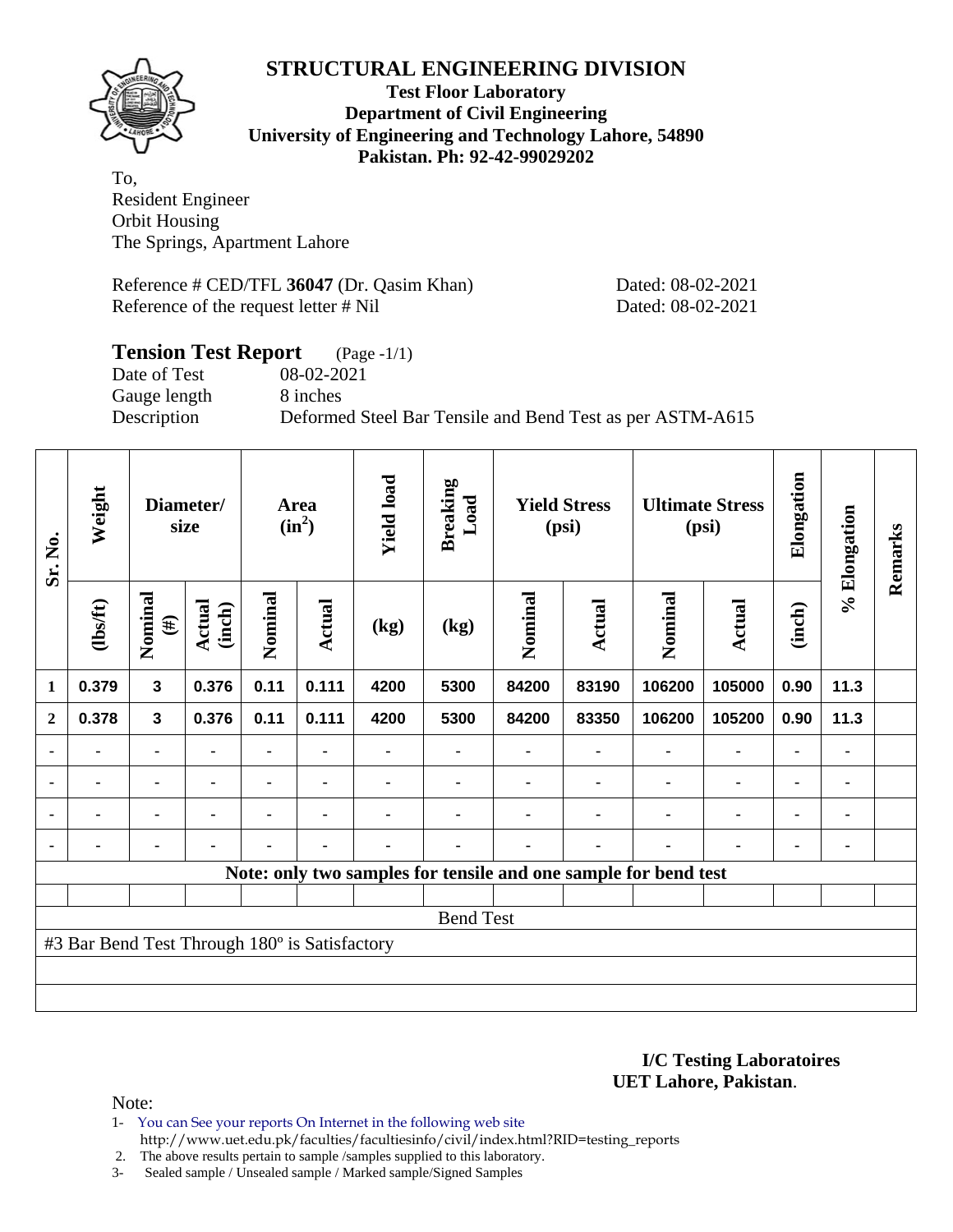

**Test Floor Laboratory Department of Civil Engineering University of Engineering and Technology Lahore, 54890 Pakistan. Ph: 92-42-99029202** 

To, Project Director Peach Club Faisalabad

Reference # CED/TFL **36048** (Dr. Qasim Khan) Dated: 08-02-2021 Reference of the request letter # Nil Dated: 08-02-2021

# **Tension Test Report** (Page -1/1) Date of Test 08-02-2021 Gauge length 8 inches Description Deformed Steel Bar Tensile and Bend Test as per ASTM-A615

| Sr. No.        | Weight                                        |                   | Diameter/<br>size       |         | Area<br>$(in^2)$ | <b>Yield load</b> | <b>Breaking</b><br>Load |         | <b>Yield Stress</b><br>(psi) |                                                                 | <b>Ultimate Stress</b><br>(psi) | Elongation | % Elongation | Remarks |
|----------------|-----------------------------------------------|-------------------|-------------------------|---------|------------------|-------------------|-------------------------|---------|------------------------------|-----------------------------------------------------------------|---------------------------------|------------|--------------|---------|
|                | (1bsft)                                       | Nominal<br>$(\#)$ | <b>Actual</b><br>(inch) | Nominal | <b>Actual</b>    | (kg)              | (kg)                    | Nominal | Actual                       | Nominal                                                         | <b>Actual</b>                   | (inch)     |              |         |
| $\mathbf{1}$   | 0.376                                         | $\mathbf{3}$      | 0.375                   | 0.11    | 0.111            | 3100              | 4800                    | 62200   | 61780                        | 96200                                                           | 95700                           | 1.20       | 15.0         |         |
| $\overline{2}$ | 0.371                                         | 3                 | 0.373                   | 0.11    | 0.109            | 3000              | 4700                    | 60200   | 60620                        | 94200                                                           | 95000                           | 1.20       | 15.0         |         |
|                |                                               | ٠                 |                         |         |                  |                   |                         |         |                              |                                                                 | ۰                               | ٠          |              |         |
| ٠              | ۰                                             | $\blacksquare$    |                         |         |                  |                   |                         |         |                              |                                                                 | $\blacksquare$                  | ۰          | ۰            |         |
| $\blacksquare$ | ۰                                             | ۰                 | $\blacksquare$          |         |                  |                   |                         |         | $\blacksquare$               | ٠                                                               | $\blacksquare$                  | ٠          |              |         |
|                | $\blacksquare$                                | $\blacksquare$    | ٠                       |         | ٠                | $\blacksquare$    |                         |         | $\blacksquare$               | ٠                                                               | $\blacksquare$                  | ۰          |              |         |
|                |                                               |                   |                         |         |                  |                   |                         |         |                              | Note: only two samples for tensile and one sample for bend test |                                 |            |              |         |
|                |                                               |                   |                         |         |                  |                   |                         |         |                              |                                                                 |                                 |            |              |         |
|                |                                               |                   |                         |         |                  |                   | <b>Bend Test</b>        |         |                              |                                                                 |                                 |            |              |         |
|                | #3 Bar Bend Test Through 180° is Satisfactory |                   |                         |         |                  |                   |                         |         |                              |                                                                 |                                 |            |              |         |
|                |                                               |                   |                         |         |                  |                   |                         |         |                              |                                                                 |                                 |            |              |         |
|                |                                               |                   |                         |         |                  |                   |                         |         |                              |                                                                 |                                 |            |              |         |

**I/C Testing Laboratoires UET Lahore, Pakistan**.

- 1- You can See your reports On Internet in the following web site http://www.uet.edu.pk/faculties/facultiesinfo/civil/index.html?RID=testing\_reports
- 2. The above results pertain to sample /samples supplied to this laboratory.
- 3- Sealed sample / Unsealed sample / Marked sample/Signed Samples